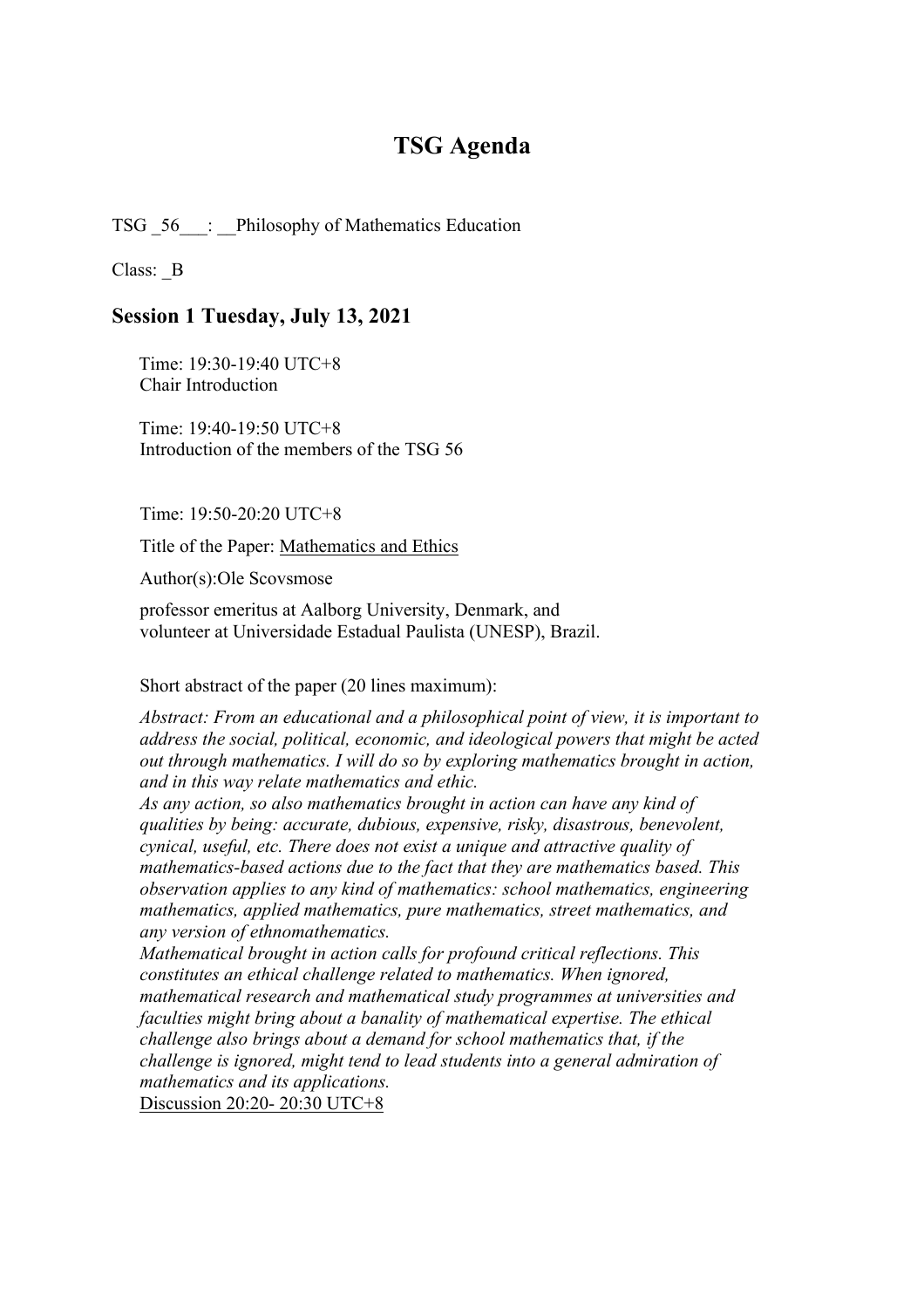Time: 20:30─20:40 UTC+8

Title of the Paper: Philosophy, Rigor and Axiomatics in Mathematics: Intimately Related Or Imposed?

Author: Min Bahadur Shrestha

Tribhuvan University, Nepal

Short abstract of the paper (20 lines maximum):

*One of the main tendency of mathematical development in 19th and 20th centuries seems to be on rigor and formalization. Rigor and formalization took place on axiomatic basis leading to more abstraction. Euclidean type of an axiomatic model became a model of mathematics even for constructively developed analysis. Even though rigor and axiomatic method are different and it is not necessary for rigor to be based on axiomatic method, in practice, rigor and axiomatics have been the requirement for valid mathematics. Some explain it as mathematical necessity and some relate it more as the result of philosophical underpinnings. Such situation motivated me to examine how philosophy, rigor and axiomatic are related. It seems that philosophy has distant but determining impression on the nature of mathematical knowledge, but rigor and axiomatics seems to be more internal to mathematics. For wider basis, such issue needs to be considered going beyond western mathematical traditions.* 

1. Time: 20:40- 20:50 UTC+8

Title of the paper**:**

Imagination in the Philosophy of Mathematics and its Implication for Mathematics Education Author: Yenealem Ayalev

*The philosophy of Mathematics education is inclusively concerned with the essence of mathematics (Ernest, 2018). In this regard, the argument on whether mathematics is invented or discovered has been a topic of discussion for many scholars in the field. On the other hand, the construct "imagination" has a lot to reveal on the matter which in turn implies for the learning of Mathematics. Thus, "imagination" would be a subtopic under Mathematics Education.* 

Discussion: 20:50-21:00

## **Session 2 Friday, July 16**

Time: 21:30-21:45 UTC+8

Title of the paper: Towards A philosophy of algorithms as an element of Mathematics

Education

Author(s): Regina D. Möller; Peter Collignon

Humboldt University of Berlin; University of Erfurt

Short abstract of the paper (20 lines maximum):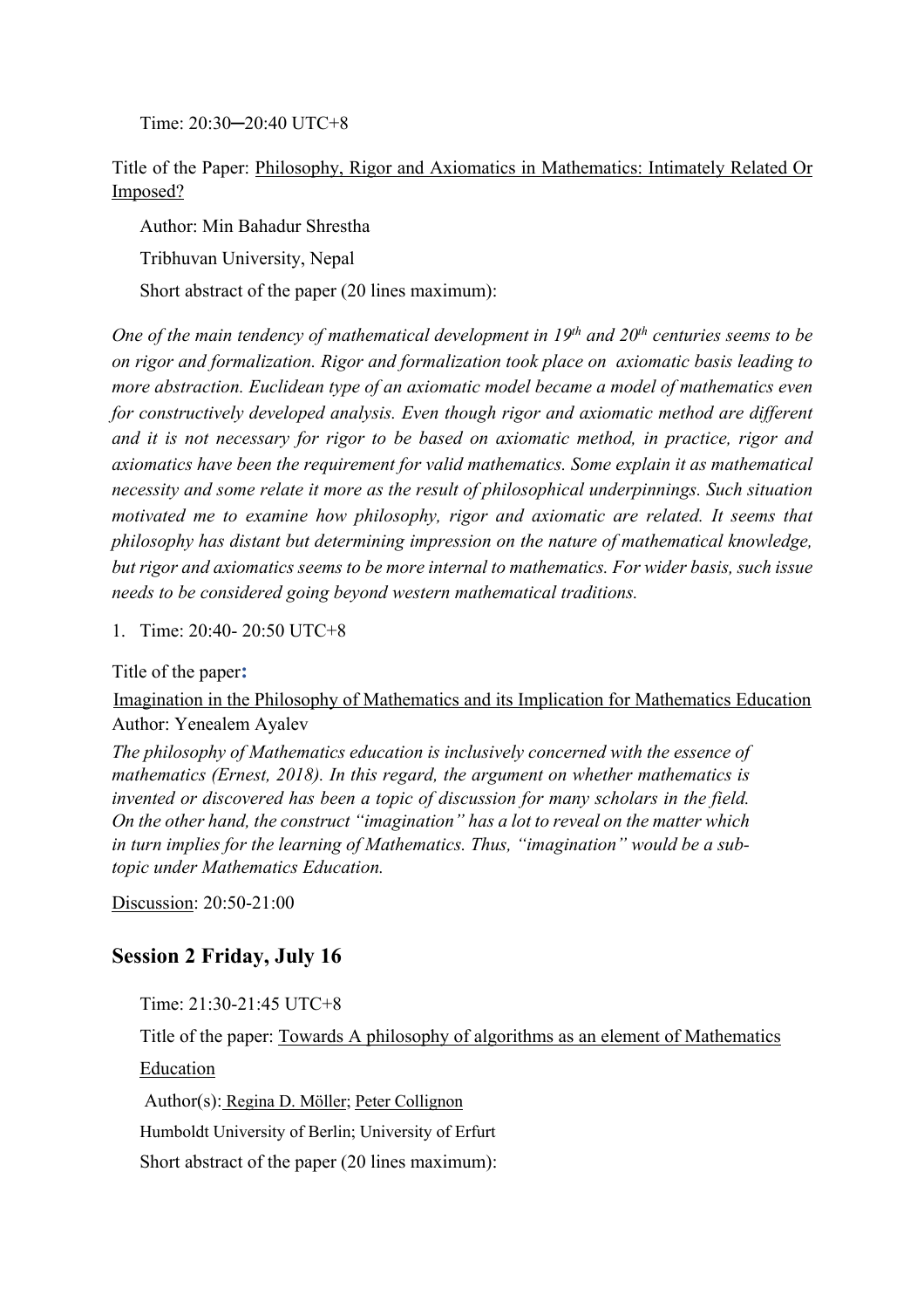*Algorithms are one of the fundamental mathematical ideas structuring the content of math classes throughout the school years. In the last 30 years their roles and their importance for mathematics education have undergone substantial changes. These changes give cause to reflect upon this emerging phenomenon. They also ask for analyzing the need in actual math classes as response to everyday life experiences. From a philosophical point of view, new questions arise that can be considered within the framework of (post-)modernism and within a constructivist approach.*

Time: 21:45-21:55 UTC+8

Title of the Paper: Appropriation mediates between social and individual aspects of mathematics education

Author(s): Mitsuru Matsushima Kagawa University, Japan Short abstract of the paper (20 lines maximum):

*A few studies on appropriation in mathematics education research clarified, its two features: dynamic composition and mutual composition. A structural model of social constructivism based on a socio-cultural approach in mathematics education was also proposed by embedding the learning community and an interlocutor into the model. From the discussion of this model, five appropriation stages were identified. The result of analysis revealed that a gap in appropriation could occur during the process, and that gap could become the source of creativity. In addition to that, the essence of deepening and developing mathematical learning through dialogue was also revealed.*

Time: 21:55-22:05 UTC+8

Title of the Paper: Philosophical Inquiry for critical Mathematics Education

Author(s): Nadia Kennedy

CUNY, NYC

Short abstract of the paper*: This paper argues that critical mathematics education requires reflective knowledge, which lies outside of mathematical and technological knowledge, and which can be generated through philosophical inquiry in the classroom. Philosophical inquiry can provide "thinking tools" for questioning, challenging and critiquing implicit assumptions and misconceptions and for the reconstruction of concepts. As such, it can offer a space for critical reflection on mathematics, for the development of an epistemological approach that encourages an enriched, overarching view of mathematics and its connections to the other school disciplines, society and self. It also offers space for the deconstruction and reconstruction of beliefs about mathematics as a form of knowledge, about the social value of mathematical practice, and beliefs about oneself as a mathematics learner/thinker.*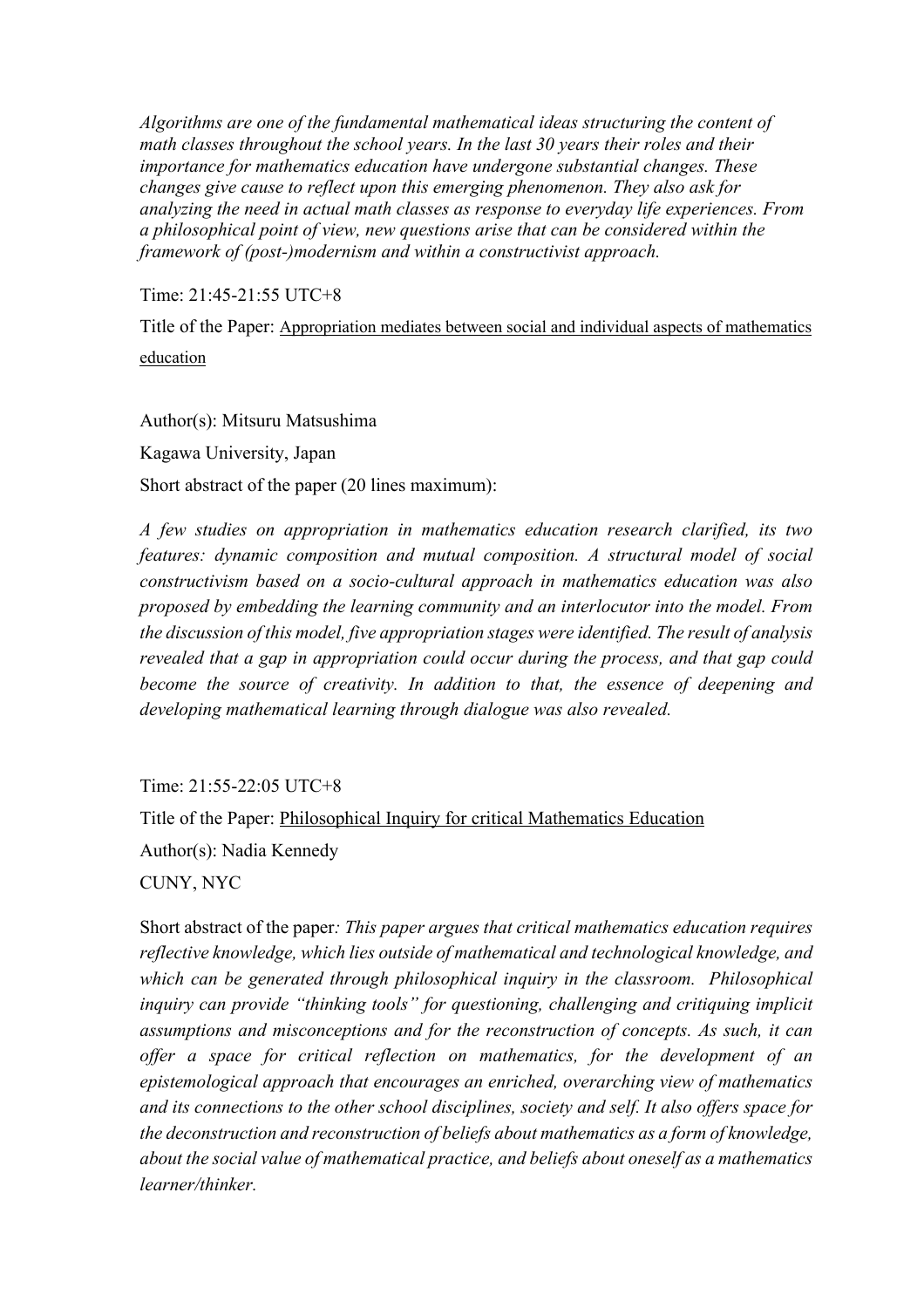Time: 22:15-22:30 UTC+8 Title of the Paper: Towards Critical Mathematics Author(s):Theodore Savich Indiana University, USA

Short abstract of the paper (20 lines maximum*): The goal of this paper is to express necessary conditions for arithmetic based on Brandom's inferentialism (2000a) and analytic pragmatism (XSSY) and to situate the explicated critical arithmetic as it relates to other projects in critical mathematics education. Discussion of the substitution licenses of singular terms leads to a re-interpretation of Von Neumann ordinals. Necessary conditions for arithmetic are expressed as material inferential rules using a normative vocabulary of commitments and entitlements. The broad implications that this reconceptualization of the "mathematics" side of "mathematics education" could have for equitable curriculum, teaching, and learning are discussed.* 

Time: 22:30-22:40 UTC+8

Title of the Paper: Recognizing Mathematical Anthropocentrism

Author(s): Thomas Ricks

Louisiana State University, USA

Short abstract of the paper (20 lines maximum*): Mathematics education manifests mathematical anthropocentric perspectives that are inaccurate in lieu of many scientific findings about the mathematical abilities of many non-human entities, significantly limiting what counts as legitimate mathematics, and hence the work of mathematics education. I suggest benefits post-anthropocentrism might hold for mathematics education.*

Time: 22:40-22:50 UTC+8

Title of the paper: Curriculum system of the philosophy of mathematics education for normal students

Author: **YanYaqiang** XueSuyue MaJunfeng School of Mathematical Sciences, Soochow University

*The teachers of mathematics education in China have gradually demonstrated the need for the systematic theory about mathematics education. However, the philosophy of mathematics education is biased towards the academic level, and there are few "readable materials" for direct application in practice. This paper prepares a curriculum system for the philosophy of mathematics education for normal students. The purpose is to stimulate the discussion of the philosophy of mathematics education among the ( future) mathematics teachers for practical guidance, to implant the necessary "genetic genes" for the benign development of mathematics education.*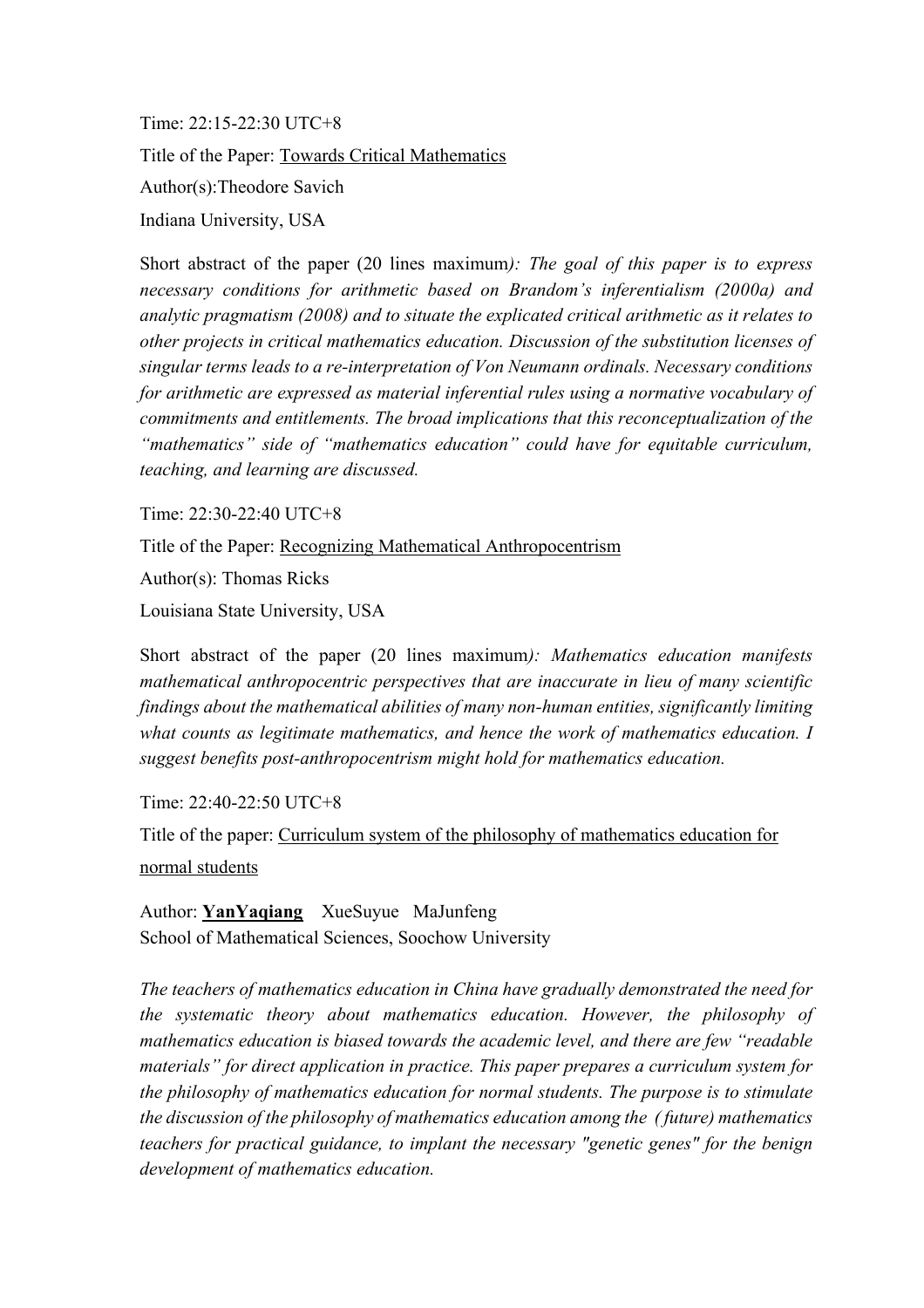### **Session 3 Saturday, July 17**

Time 14:30-14:45 UTC+8

Title of the Paper: Research procedures to understand algebraic structures: hermeneutic approach.

Author(s): **Maria Bicudo**

 São Paulo State University, Rio Claro Campus – São Paulo - Brazil Verilda Speridião Kluth

Federal University of Sao Paulo - São Paulo - Brazil

 Short abstract of the paper (20 lines maximum): *The authors question how hermetic texts in mathematics, history, and philosophy of mathematics, specifically those referring to abstract algebra, can be open to the understanding of researchers, teachers and students who are intentionally willing to understand them. This discussion suggests that the openness may happen through hermeneutic procedures. These procedures, in the wake of Gadamerian thinking, take the dialectic of the process of formulating the question and pursuing possible ways of answering it, entering into the intricacies of the historicity of knowledge constitution based on the Husserlian perspective and on the production of algebra itself, in order to explain a methodology of research. They advance by bringing a hermeneutic study on algebraic structures, explaining the research methodology that aimed at the formation of the ideality of algebraic structures and their maturation in the living present: as notions of algebraic structures, as object of study and as subject of algebra.*

Time: 14:45-15:00 UTC+8

Title of the Paper:  $2+2=4$ ? Mathematics Lost between two pitfalls of essentialism and

Alternative Truths.

Author(s): David Kolosche University of Klagenfurt, Austria

Short abstract of the paper (20 lines maximum):

*This essay problematises the epistemological status of mathematical knowledge. It is based on the observation that essentialist epistemologies provide no solid basis while relativist epistemologies have not yet convincingly succeeded to explain the objectivity of mathematical knowledge. I will start with two examples from popular media which illustrate that awareness for the problem discussed here has already reached the interested public. I will shortly address popular answers to the problem, only to refute them. I will end the essay by some discussions which stay close to the example of*  $2+2=4$ *, ending with the presentation of possible directions for further understanding and research.*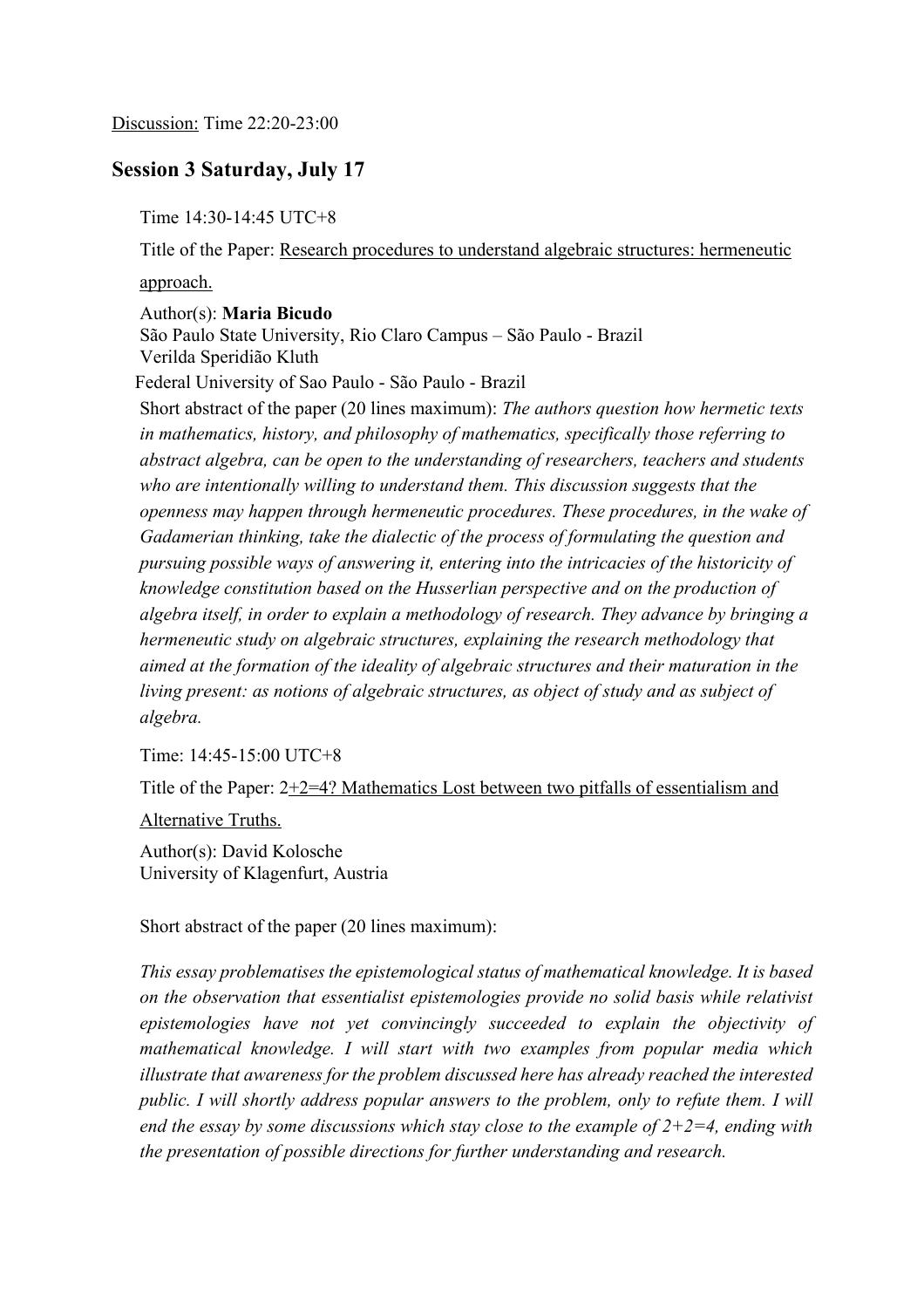Time: 15:00-15:15 UTC+8

Title of the Paper: Does Constructivism Tell Us How to Teach? Author(s):**Bronislaw Czarnocha**, William Baker Hostos Community College, CUNY, NYC: Short abstract of the paper (20 lines maximum):

*The addressed question from the interface between theory and teaching practice of constructivism is discussed at the background of whereabouts of the Common Core (CCSS-M) constructivist-based mathematics curriculum. It concerns the formulation of constructivist methodology of teaching, whose existence is called in doubts by US constructivist researchers who formed the basics of the approach of the constructivist* 

*philosophy into education. The presentation argues that the research tool, constructivist teaching experiment does define the constructivist teaching methodology and through mathematics teaching-research, it can be introduced into mathematics classroom at large. The conference presentation will address socially based reasons for the professed absence of constructivist teaching methodology and it will address critically the method of 'scripted lessons' as the substitution for teaching methodology- the two themes absent from the proposal below due to lack of space.* 

Discussion 15:15-15:25

Time: 15:25-15:40 UTC+8

Title of the Paper: Teachers Epistemology on the Origin of Mathematical Knowledge

#### Author(s): **Karla Sepúlveda Obreque**

 Centro de Investigación Escolar y Desarrollo - Catholic University of Temuco, Chile Javier Lezama Andalón Instituto Politécnico Nacional - México Short abstract of the paper (20 lines maximum):

*This research sought to understand the origin attributed by teachers to mathematical knowledge. The theoretical framework guiding this reasearch is the Socioepistemological theory of Educational Mathematics which accepts mathematics as a human activity that is resignified and reconstructed in specific contexts. This qualitative research forms a heuristic case and uses Grounded Theory as an information processing technique. The results showed most teachers understand mathematics as a priori knowledge, assigning to human action the role of discovering, interpreting or formalizing it.*

Time: 15:40-15:55 UTC+8